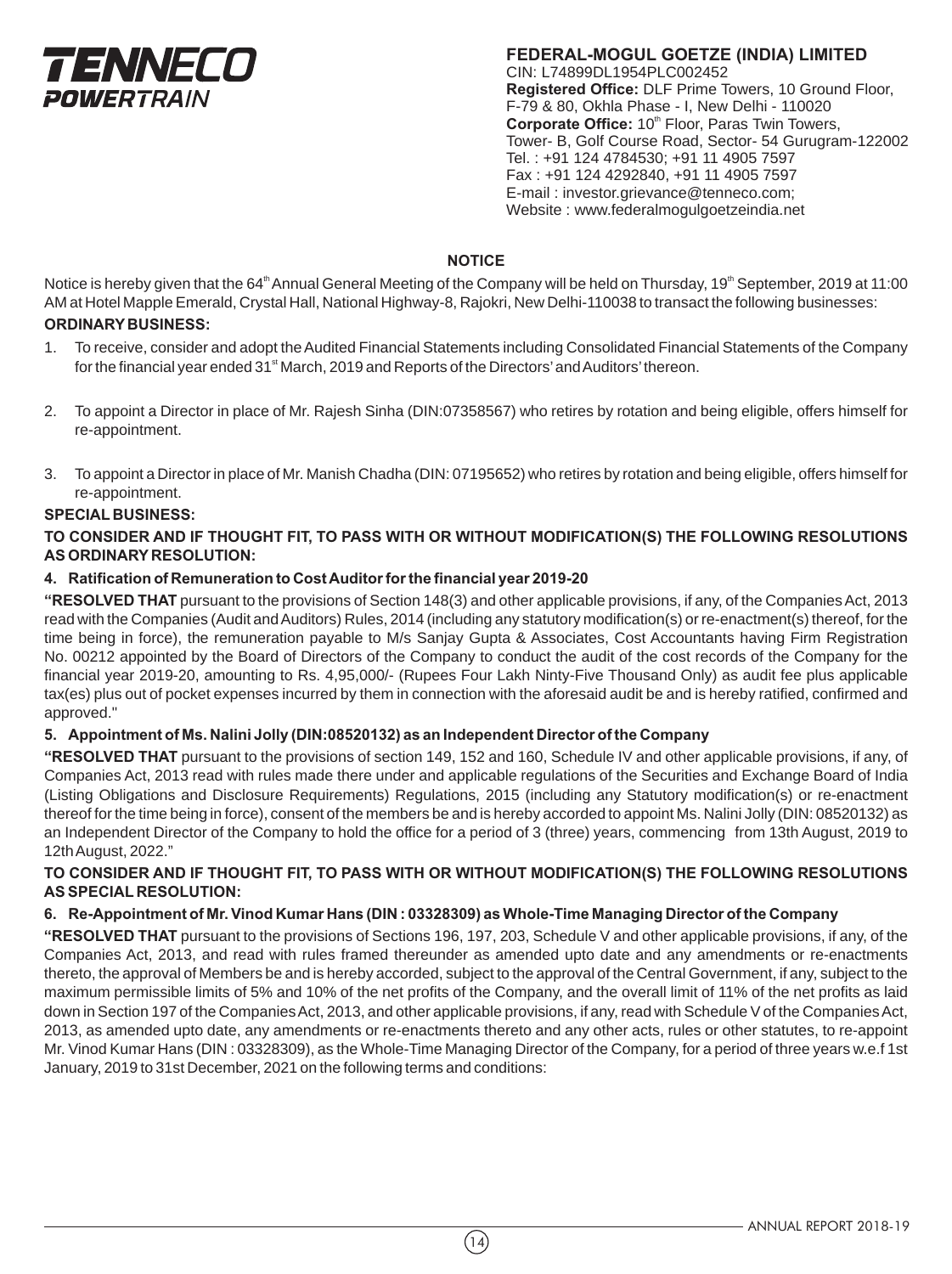

| Base Salary:  | Salary in the scale of Rs. 41, 16, 000/- to Rs. 54, 00, 000/- per annum                                                                            |
|---------------|----------------------------------------------------------------------------------------------------------------------------------------------------|
| Perquisites : | - HRA: 50% of the base salary p.a.                                                                                                                 |
|               | - Special Allowance: In the scale of Rs. 44,93,304/- p.a. to Rs. 58,00,000/- p.a. subject to<br>annual review by the Board/Remuneration Committee. |
|               | - LTA: As per the rules of the Company from time to time;                                                                                          |
|               | - Medical Reimbursement: As per the rules of the Company from time to time;                                                                        |
|               | - Bonus: Mr. Hans will be entitled to annual MIP bonus subject to a maximum of Rs. 55,00,000/- p.a.                                                |
|               | - Car Allowance: Rs. 7,50,000/- or such higher amount as may be fixed as per Company's policy<br>from time to time.                                |
|               | - Petrol & Maintenance reimbursement: On the basis of actual expense.                                                                              |
|               | - Driver Reimbursement: As per Company's policy from time to time.                                                                                 |
|               | - Provident Fund Contribution: 12% of Base Salary                                                                                                  |
|               | - Gratuity: 4.81% of Base salary.                                                                                                                  |
|               | - Contribution to Superannuation fund/NPS: As per Company's policy from time to time.                                                              |

**RESOLVED FURTHER THAT** where in any financial year during the tenure of appointment of Mr. Vinod Kumar Hans as Whole-Time Managing Director, the Company has no profits or its profits are inadequate, he shall be paid the above remuneration as the minimum remuneration, subject to the approval of the Central Government, if required, and/ or upon compliance of the applicable requirements of Schedule V to the Companies Act, 2013, as existing or as amended from time to time.

**RESOLVED FURTHER THAT** the Nomination & Remuneration Committee or the Board of Directors be and is hereby authorized, from time to time, to alter/vary the terms and conditions of appointment of Mr. Vinod Kumar Hans as Whole-Time Managing Director, of the Company, including the payment of remuneration to him within the maximum permissible limits under Schedule V to the Companies Act, 2013 or within the scale as may be approved by the Central Government."

#### **7. Re-appointment of Mr. Rajesh Sinha (DIN: 07358567) as the Whole-Time Director of the Company**

**"RESOLVED THAT** pursuant to the provisions of Sections 196, 197, 203, Schedule V and other applicable provisions, if any, of the Companies Act, 2013, and read with rules framed there under, as amended upto date and any amendments or re-enactments thereto, the approval of Members be and is hereby accorded, subject to the approval of the Central Government, if any, subject to the maximum permissible limits of 5% and 10% of the net profits of the Company, and the overall limit of 11% of the net profits as laid down in Section 197 of the Companies Act, 2013, and other applicable provisions, if any, read with Schedule V of the Companies Act, 2013, as amended upto date, any amendments or re-enactments thereto and any other acts, rules or other statutes, to re-appoint Mr. Rajesh Sinha (DIN: 07358567), as the Whole-Time Director of the Company, for a period of three years w.e.f 1<sup>st</sup> January, 2019 to 31<sup><sup>st</sup> December, 2021 on the following terms and conditions:</sup>

| Base Salary:<br>Perquisites : | Salary in the scale of Rs. 27,00,000/- to Rs. 35,00,000/- per annum<br>- HRA: 50% of the base salary p.a.<br>- Special Allowance: In the scale of Rs. 28,51,560/- p.a. to Rs. 37,00,000/- p.a. subject to annual<br>review by the Board/Remuneration Committee.<br>- LTA: As per the rules of the Company from time to time;<br>- Medical Reimbursement: As per the rules of the Company from time to time;<br>- Bonus: Mr. Sinha will be entitled to annual MIP bonus subject to a maximum of Rs. 23,00,000/- p.a.<br>- Car Allowance: Rs. 5,10,000/- or such higher amount as may be fixed as per Company's policy<br>from time to time.<br>- Petrol & Maintenance reimbursement: On the basis of actual expense.<br>- Driver Reimbursement: As per Company's policy from time to time.<br>- Provident Fund Contribution: 12% of Base Salary<br>- Gratuity: 4.81% of Base salary.<br>- Contribution to Superannuation fund/NPS: As per Company's policy from time to time. |
|-------------------------------|------------------------------------------------------------------------------------------------------------------------------------------------------------------------------------------------------------------------------------------------------------------------------------------------------------------------------------------------------------------------------------------------------------------------------------------------------------------------------------------------------------------------------------------------------------------------------------------------------------------------------------------------------------------------------------------------------------------------------------------------------------------------------------------------------------------------------------------------------------------------------------------------------------------------------------------------------------------------------|
|-------------------------------|------------------------------------------------------------------------------------------------------------------------------------------------------------------------------------------------------------------------------------------------------------------------------------------------------------------------------------------------------------------------------------------------------------------------------------------------------------------------------------------------------------------------------------------------------------------------------------------------------------------------------------------------------------------------------------------------------------------------------------------------------------------------------------------------------------------------------------------------------------------------------------------------------------------------------------------------------------------------------|

**RESOLVED FURTHER THAT** where in any financial year during the tenure of re-appointment of Mr. Rajesh Sinha as Whole-Time Director, the Company has no profits or its profits are inadequate, Mr. Sinha shall be paid the above remuneration as the minimum remuneration, subject to the approval of the Central Government, if required, and/ or upon compliance of the applicable requirements of Schedule V to the Companies Act, 2013 as existing or as amended from time to time.

 $(15)$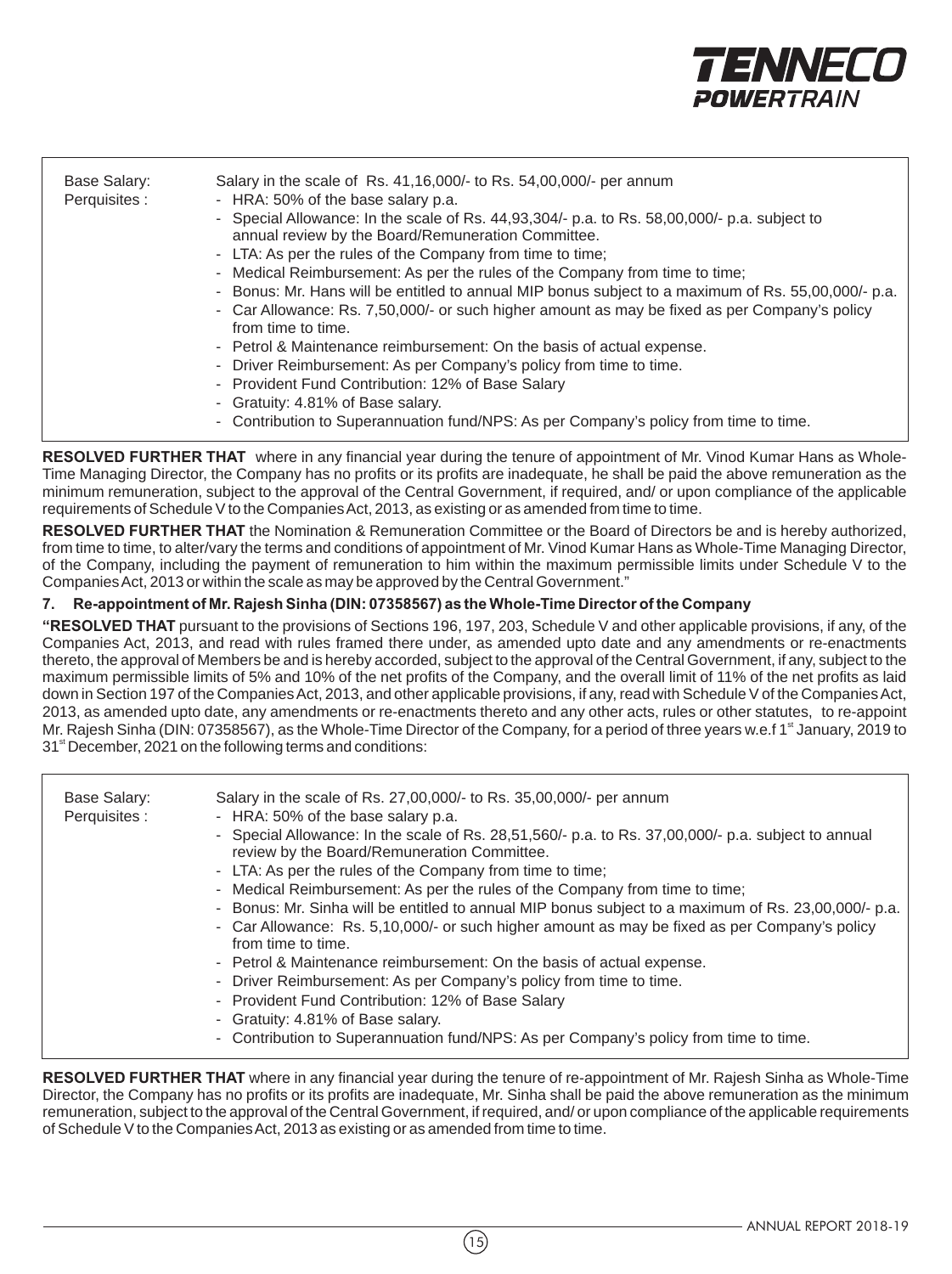

**RESOLVED FURTHER THAT** the Nomination & Remuneration Committee or the Board of Directors be and is hereby authorized, from time to time, to alter/vary the terms and conditions of appointment of Mr. Rajesh Sinha as Whole-Time Director, of the Company, including the payment of remuneration to him within the maximum permissible limits under Schedule V to the Companies Act, 2013 or within the scale as may be approved by the Central Government."

#### **8. Re-Appointment of Mr. Mahendra Kumar Goyal (DIN: 02605616) as an Independent Director of the Company**

**"RESOLVED THAT** pursuant to the provisions of section 149, 152 and 160, Schedule IV and other applicable provisions, if any, of Companies Act, 2013 read with rules made there under and applicable regulations of the Securities and Exchange Board of India (Listing Obligations and Disclosure Requirements) Regulations, 2015 (including any Statutory modification(s) or re-enactment thereof for the time being in force), consent of the members be and is hereby accorded to appoint Mr. Mahendra Kumar Goyal (DIN: 02605616) as an Independent Director of the Company to hold the office for a period of three (3) years, with effect from 13th August, 2019 to 12th August, 2022."

#### **9. Re-appointment of Mr. Manish Chadha (DIN: 07195652) as CFO & Finance Director of the Company effective from February 5, 2019**

**"RESOLVED THAT** pursuant to the provisions of Sections 196, 197, 203, Schedule V and other applicable provisions, if any, of the Companies Act, 2013, and read with rules framed there under as amended upto date and any amendments or re-enactments thereto, the approval of Members be and is hereby accorded, subject to the approval of the Central Government, if any, subject to the maximum permissible limits of 5% and 10% of the net profits of the Company, and the overall limit of 11% of the net profits as laid down in Section 197 of the Companies Act, 2013, and other applicable provisions, if any, read with Schedule V of the Companies Act, 2013, as amended upto date, any amendments or re-enactments thereto and any other acts, rules or other statutes, to re-appoint Mr. Manish Chadha (DIN: 07195652), as the CFO & Finance Director of the Company, for a period of three years w.e.f 5<sup>th</sup> February, 2019 to  $4<sup>th</sup>$  February, 2022 on the following terms and conditions:

| Base Salary:<br>Perquisites : | Salary in the scale of Rs. 23,71,200/- to Rs. 31,00,000/- per annum<br>- HRA: 50% of the base salary p.a.<br>- Special Allowance: In the scale of Rs. 23,96,340/- p.a. to Rs. 31,00,000/- p.a. subject to annual<br>review by the Board/Remuneration Committee.<br>- LTA: As per the rules of the Company from time to time;<br>- Medical Reimbursement: As per the rules of the Company from time to time;<br>- Bonus: Mr. Chadha will be entitled to annual MIP bonus subject to a maximum of Rs. 20,00,000/- p.a.<br>- Car Allowance: Rs. 5,10,000/- or such higher amount as may be fixed as per Company's policy from<br>time to time.<br>- Petrol & Maintenance reimbursement: On the basis of actual expense.<br>- Driver Reimbursement: As per Company's policy from time to time.<br>- Provident Fund Contribution: 12% of Base Salary<br>- Gratuity: 4.81% of Base salary. |
|-------------------------------|--------------------------------------------------------------------------------------------------------------------------------------------------------------------------------------------------------------------------------------------------------------------------------------------------------------------------------------------------------------------------------------------------------------------------------------------------------------------------------------------------------------------------------------------------------------------------------------------------------------------------------------------------------------------------------------------------------------------------------------------------------------------------------------------------------------------------------------------------------------------------------------|
|                               | - Contribution to Superannuation fund/NPS: As per Company's policy from time to time.                                                                                                                                                                                                                                                                                                                                                                                                                                                                                                                                                                                                                                                                                                                                                                                                |

**RESOLVED FURTHER THAT** where in any financial year during the tenure of appointment of Mr. Manish Chadha as CFO & Finance Director, the Company has no profits or its profits are inadequate, he shall be paid the above remuneration as the minimum remuneration, subject to the approval of the Central Government, if required, and/ or upon compliance of the applicable requirements of Schedule V to the Companies Act, 2013, as existing or as amended from time to time.

**RESOLVED FURTHER THAT** the Nomination & Remuneration Committee or the Board of Directors be and is hereby authorized, from time to time, to alter/vary the terms and conditions of appointment of Mr. Chadha as CFO & Finance Director, of the Company, including the payment of remuneration to him within the maximum permissible limits under Schedule V to the Companies Act, 2013 or within the scale as may be approved by the Central Government."

> **Sd/- Dr. Khalid Iqbal Khan Whole-time Director-Legal & Company Secretary Membership No. F5993 Address: IGF-Emarald Hills Floor-138, Sec.-65 Urban Estate, Golf Course Extn. Road, Gurugram-122101 By Order of the Board, For Federal-Mogul Goetze (India) Limited,**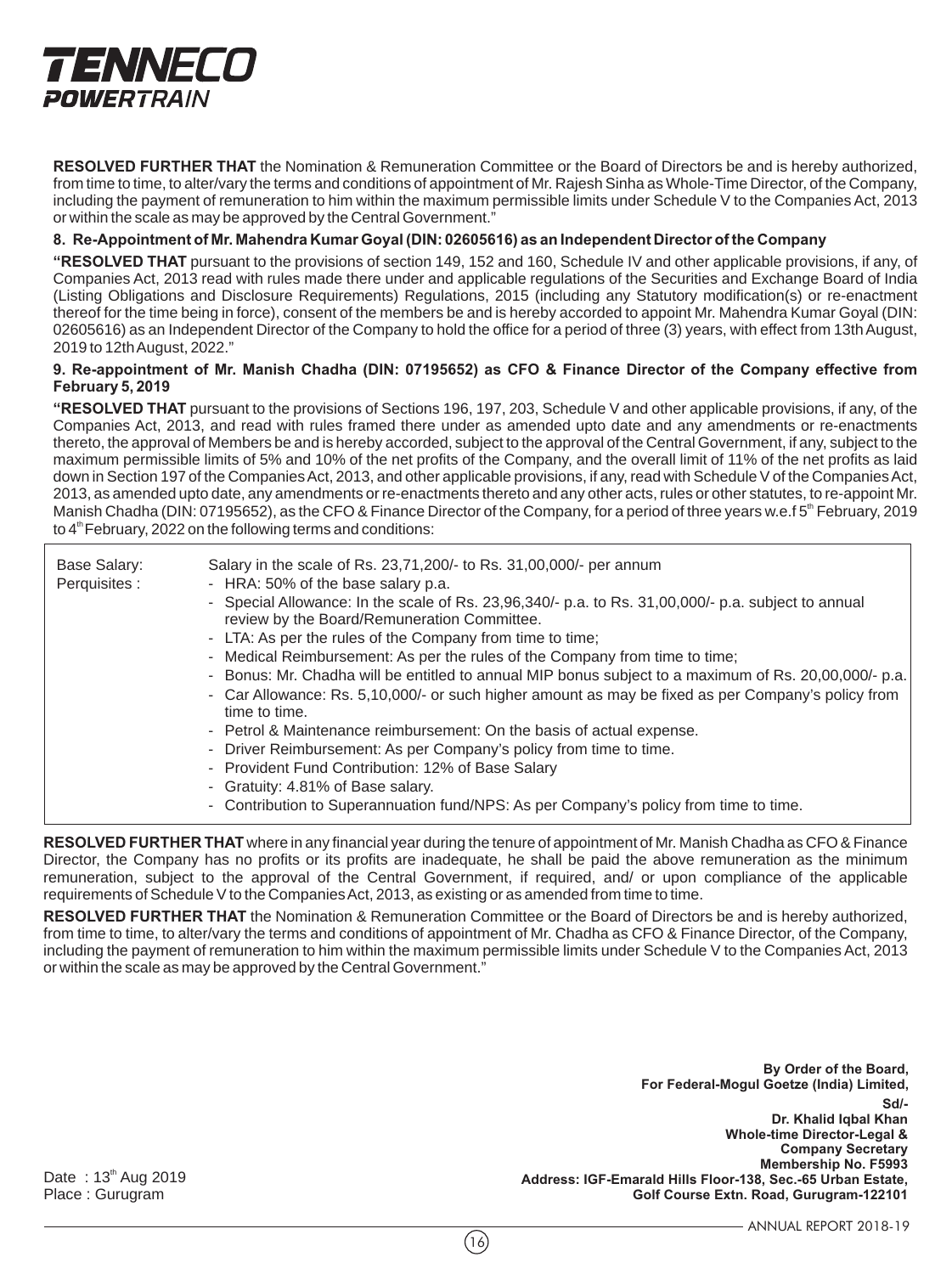

**Notes:**

- **i) A MEMBER ENTITLED TO ATTEND AND VOTE AT THE MEETING OF THE COMPANY IS ENTITLED TO APPOINT A PROXY TO ATTEND AND VOTE INSTEAD OF HIMSELF / HERSELF AND SUCH PROXY NEED NOT BE A MEMBER OF THE COMPANY. THE INSTRUMENT APPOINTING PROXY IN ORDER TO BE EFFECTIVE MUST REACH AT THE REGISTERED OFFICE OF THE COMPANY ATLEAST 48 HOURS BEFORE THE MEETING.**
- **ii) A person can act as a proxy on behalf of the members not exceeding 50 and holding in aggregate not more than ten percent of the total paid up share capital of the Company carrying voting rights. A member holding more than 10 percent of the total share capital carrying voting rights may appoint a single person as proxy and such person shall not act as proxy for any other person or shareholder.**
- **iii) The relative explanatory statements, pursuant to section 102 of the Companies Act 2013, in respect of Item No. 4, 5, 6, 7, 8 and 9 of the accompanying Notice are annexed hereto.**
- **iv) A statement giving the relevant details of the directors seeking re-appointment under Item No. 2 & 3 of the accompanying Notice, as required by Secretarial Standards-2 and Regulation 36 (3) of the SEBI (Listing Obligations and Disclosure Requirements) Regulations, 2015 is annexed herewith.**
- v) The Directors' Report, Auditors' Report, Audited Financial Statements for the financial year ended 31<sup> March</sup>, 2019 are enclosed.
- vi) The Register of Members and Share Transfer Books of the Company shall remain closed from 13<sup>th</sup> September, 2019 to 19<sup>th</sup> September, 2019 (both days inclusive) for the purpose of Annual General Meeting.
- vii) The Notice of the Annual General Meeting alongwith the Attendance slip, Proxy Form and E-voting Instructions is being sent by electronic mode to all members whose email addresses are registered with the Company/ Depository Participant(s) unless a member has requested for a hard copy of the same. For the members who have not registered their email address, physical copy of the notice is being sent by the permitted mode.
- viii) The Company is pleased to provide e-voting facility to the shareholders of the Company through National Securities Depository Services India Limited (NSDL), to transact the business through e-voting.
- ix) Members holding shares in physical mode are requested to notify change in their address, transfer/transmission requests/ queries, if any, to the Registrar & Transfer Agent (RTA) of the Company, "Alankit Assignments Limited", quoting Folio number and those holding shares in Demat mode must inform the change of address to their respective Depository Participants.
- x) Members holding shares in physical mode and who have multiple accounts in identical names or joint accounts in same order are requested to send all their relevant share certificate(s) to the RTA for consolidation of all such shareholdings into one account to facilitate better service.
- xi) Members / Proxies are requested to bring their copy of the Annual Report and Admission Slip sent herewith duly filled in for attending the meeting to avoid inconvenience and delay at the time of registration. Copies of Annual Report and admission slip will NOT be available for distribution at the venue of the meeting.
- xii) In case of joint holders attending the meeting, only such joint holder who is higher in order of names will be entitled to vote at the meeting.
- xiii) Corporate members intending to send their authorised representative(s) to attend the meeting pursuant to Section 113 of the Companies Act, 2013, are requested to send to the Company a certified copy of the Board Resolution together with their specimen signatures authorising their representative(s) to attend and vote on their behalf at the meeting.
- xiv) In terms of notification issued by SEBI, the Equity Shares of the Company are under compulsory demat trading for all Investors from 24<sup>th</sup> July 2000. Shareholders are advised to hold their shares in Demat mode and to send their Share Certificates along with Dematerialisation request to the RTA through their Depository Participants.

Under Section 72 of the Companies Act, 2013 the shareholder(s) can nominate a person to whom his shares in the Company shall vest in the event of his/their death. Where the shares are held in joint names, such nomination has to be made jointly. The nominee shall, on the death of the shareholder or all joint holders, as the case may be, become entitled to all rights in the shares to the exclusion of all other persons unless the nomination is varied or cancelled by the shareholder(s) in the prescribed manner. Shareholder(s) desirous of nominating a person may write to the Company for obtaining the prescribed Nomination form.

xv) All the Shareholder(s) can communicate with the RTA for requests/ queries relating to transfer, transmission, demat, remat, endorsement as fully paid up, split, consolidation, change of address, issue of duplicate share certificates at the registered address "Alankit Assignments Limited, Alankit Heights, 3E/7, Jhandewalan Extension, New Delhi - 110055". For all other queries, please contact the Company either at the Registered Office of the Company, DLF Prime Towers, 10 Ground Floor, F-79 & 80, Okhla Phase - I, New Delhi - 110020 or by email to investor.grievance@tenneco.com.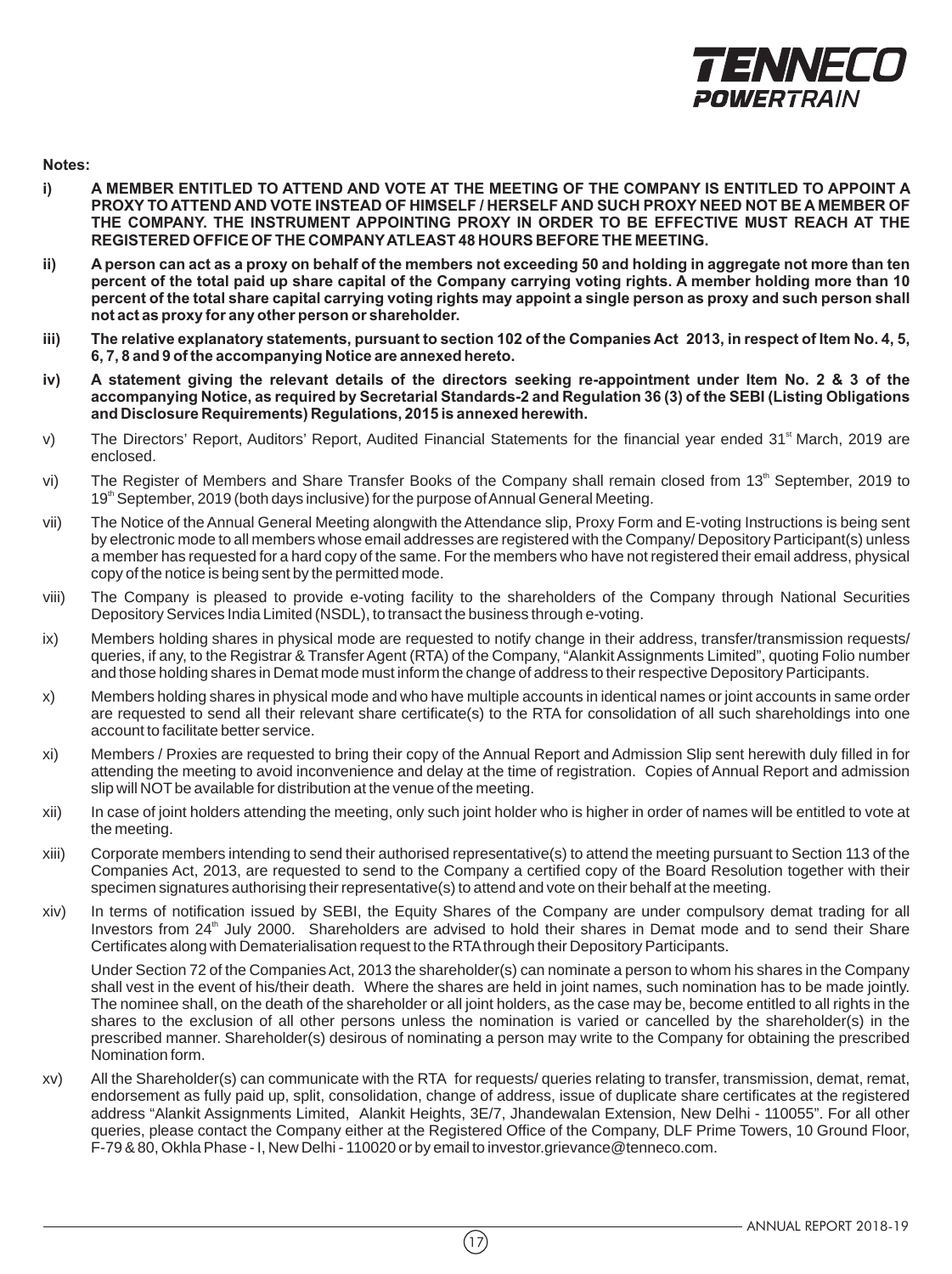

- xvi) The facility for voting through polling paper shall be available at the meeting and members attending the meeting who have not already cast their vote by remote e-voting shall be able to exercise their right at the meeting.
- xvii) The Register of Directors and Key Managerial Personnel and their shareholding, Register of Contracts or Arrangements in which Directors are interested and documents referred to in the notice and explanatory statement, are open for inspection at the Registered Office of the Company on all working days (Monday to Friday) upto the date of Annual General Meeting and will also be available for inspection at the meeting.
- xviii) To support the 'Green Initiative' in the Corporate Governance taken by the Ministry of Corporate Affairs, to contribute towards greener environment and to receive all documents, notices, including Annual Reports and other communications of the Company, investors are requested to register their email addresses with Alankit Assignments Limited if shares are held in physical mode or with their DP, if the holding is in electronic mode. In case a member holding shares in Dematerialized mode wants to obtain the copy of Annual Report in physical mode, he is requested to request the Company or RTA in writing, for the same

**Sd/- Dr. Khalid Iqbal Khan Whole-time Director-Legal & Company Secretary Membership No. F5993 Address: IGF-Emarald Hills Floor-138, Sec.-65 Urban Estate, Golf Course Extn. Road, Gurugram-122101 By Order of the Board, For Federal-Mogul Goetze (India) Limited,** 

Date:  $13<sup>th</sup>$  Aug 2019 Place : Gurugram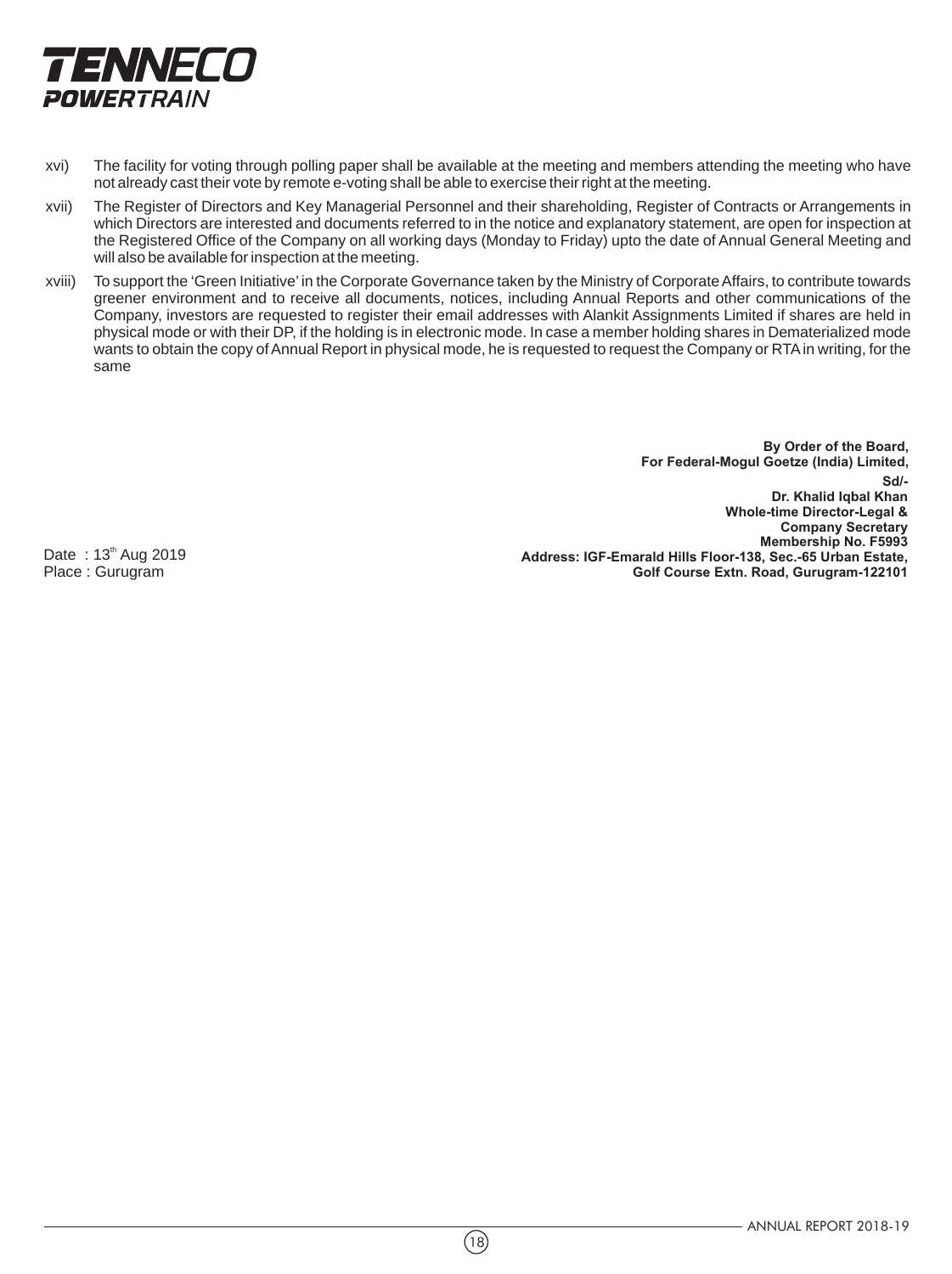

#### **EXPLANATORY STATEMENT PURSUANT TO SECTION 102 OF THE COMPANIES ACT, 2013 Item No. 04**

In terms of the provisions of Section 148(3) of the Companies Act, 2013 read with Rule 14(a)(ii) of the Companies (Audit and Auditors) Rules, 2014, the remuneration payable to the Cost Auditor is required to be ratified and approved by the Members of the Company. The Board of Directors of the Company on the recommendation of the Audit Committee has approved the appointment and remuneration of M/s. Sanjay Gupta & Associates, Cost Accountants, to conduct the audit of the cost records of the Company for the financial year 2019-20 at a remuneration of Rs. 4,95,000/- (Rupees Four Lakh Ninety-five Thousand Only) as audit fee plus applicable tax(es) plus out of pocket expenses. Accordingly, the Members are requested to ratify the remuneration payable to the Cost Auditors for the financial year 2019-20 as set out in Item no. 4 for the aforesaid services to be rendered by them.

None of the Directors, Key Managerial Personnel of the Company and their relatives, are in any way concerned or interested in the said Resolution. The Board of Directors recommend to pass the resolution as set out in Item no.4 as an Ordinary Resolution.

#### **Item No. 05**

In terms of Section 149 and 152 read with Schedule IV and any other applicable provisions, if any, of the Companies Act, 2013 and rules made there under and the SEBI (Listing Obligations & Disclosure Requirements) Regulations 2015, as amended from time to time, it is proposed to appoint Ms. Nalini Jolly as an Independent Director for a period of 3 (three) years with effect from 13th August, 2019 to 12th August, 2022. The Company has received the notice under Section 160 of the Companies Act, 2013 from a member proposing her candidature as director of the Company.

Ms. Nalini Jolly, aged about 52 years, is a Commerce graduate from Jesus and Merry Collage, Delhi University and has done PGDM from IMT Ghaziabad. She has worked in reputed organisations for over almost 20 years and handled positions of increasing responsibilities in the areas of Strategy & Resource Planning, Sales & Business Development, Supply Chain Management, Training & Mentoring, Service Branding & Marketing, Technical Support Operations, Treasury, Corporate Governance, Board, Legal matters and business role.

Save and except Ms. Nalini Jolly and her relatives to the extent of their shareholding interest, if any, in the Company, none of the other Directors / Key Managerial Personnel and their relatives are in any way, concerned or interested, financially or otherwise, in the resolution set out at Item No. 5.

Ms. Jolly has confirmed that she is not disqualified in terms of Section 164 of the Act and she has given her consent to act as Director of the Company.

In the opinion of the Board, Ms. Jolly fulfils all the conditions specified in the Companies Act, 2013 and the rules made thereunder and is independent of the management.

The relevant documents relating to appointment of Ms. Nalini Jolly are available for inspection by members at the Registered Office of the Company. In pursuance of the SEBI (Listing Obligations & Disclosure Requirements) Regulations, 2015, as amended from time to time , the disclosures regarding her appointment are separately provided in this Notice of Annual General Meeting.

#### **Item No. 06**

In the meeting of Board of Directors held on 05th November 2018, Mr. Vinod Kumar Hans (DIN: 03328309), was re-appointed as Whole-time Managing Director of the Company.

Mr. Hans, aged about 53 years, has done graduation in Mechanical Engineering from REC Allahabad and post graduation in Business Management from Birla Institute of Management Technology, New Delhi. He has also undertaken one-year leadership and Executive Management Development program with University of Cranefield UK and Cedep, University of Insead, France respectively. Mr. Hans has 32 years of rich experience at various positions in the field of Sales, Engineering and Program Management for OE customers, Aftermarket, Corporate Projects, Product Development and Business Process Restructuring.

Mr. Hans has been associated with the Company since July, 2008. Before being elevated as Managing Director of the Company he was holding the position of Director-Sales. Prior to joining the Company, he was Head of Customer Relation Management in GKN Driveline India Limited and responsible for Sales, Engineering and Performance Management for all OE customers, aftermarket and exports from India.

Save and except Mr. Hans as mentioned above, none of the other directors / Key Managerial Personnel and their relatives are in any way, concerned or interested, financially or otherwise, in the resolution set out in item no. 06.

Mr. Hans is not disqualified from being appointed as a Director in terms of Section 164 of the Companies Act, 2013 and has given his consent to be appointed as a Director.

The relevant documents relating to appointment of Mr. Hans are available for inspection by members at the Registered Office of the Company.

The Board considers that his continued association would be of immense benefit to the Company. Accordingly the Board recommends appointment of Mr. Vinod Kumar Hans, as Director liable to retire by rotation and propose to pass the resolution set out in Item no. 06 of the notice as a Special Resolution.

#### **Item No. 07**

In the meeting of Board of Directors held on 05th November 2018, Mr. Rajesh Sinha (DIN: 07358567), was re-appointed as Wholetime Director of the Company.

Mr. Sinha, aged 49 years, has done Bachelor of Engineering in Mechanical from Bhilai Institute of Technology, Bhilai and Master of Business Administration in Operations from IMT, Ghaziabad. Mr. Sinha has over 23 years of rich experience at senior level positions in Production, IR Management, Quality Assurance, VA& VE, Technical Services, Project Execution in the Automobile industries.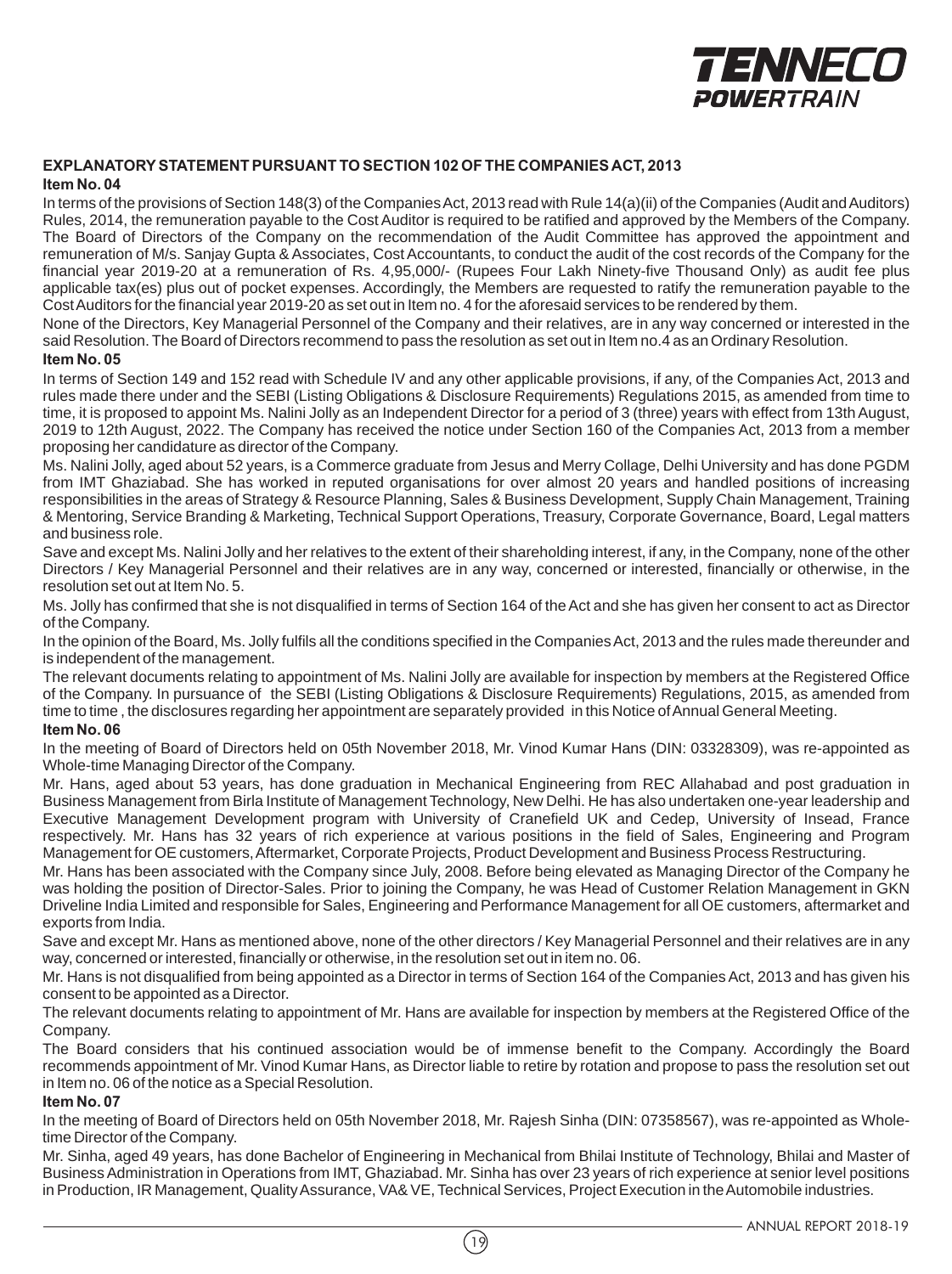# TENNECO **POWERTRAIN**

Mr. Sinha has been associated with the Company since 2007. Prior to joining and the Company in 2007, he was holding the position of Dy. General Manager-Corp. Quality & New Initiatives with Gabriel India Limited.

Save and except Mr. Sinha as mentioned above, none of the other directors / Key Managerial Personnel and their relatives are in any way, concerned or interested, financially or otherwise, in the resolution set out in item no. 07.

Mr. Sinha is not disqualified from being appointed as a Director in terms of Section 164 of the Companies Act, 2013 and has given his consent to be appointed as a Director.

The relevant documents relating to appointment of Mr. Sinha are available for inspection by members at the Registered Office of the Company.

The Board considers that his continued association would be of immense benefit to the Company. Accordingly the Board recommends appointment of Mr. Rajesh Sinha, as Director liable to retire by rotation and propose to pass the resolution set out in Item no. 07 of the notice as a Special Resolution.

#### **Item No. 08**

In terms of Section 149 and 152 read with Schedule IV and any other applicable provisions, if any, of the Companies Act, 2013 and rules made there under and the SEBI (Listing Obligations & Disclosure Requirements) Regulations 2015, as amended from time to time, it is proposed to re-appoint Mr. Goyal as an Independent Director for a period of 3 (Three) years with effect from 13th August, 2019 to August 12, 2022. The Company has received the notice under Section 160 of the Companies Act, 2013 from a member proposing his candidature as director of the Company.

Mr. Mahendra Kumar Goyal, aged 49 years, is a Chartered Accountant, Company Secretary & Cost Accountant with an Advanced Management Program Certificate from Oxford University. He has been serving Anand Group for over almost 24 years and handled positions of increasing responsibilities in the areas of Finance, Controlling, Treasury, Corporate Governance, Board, Legal matters and business role. Since 2013, he took over business and operational role which currently includes Managing Director of Spicer India Private Limited, overseeing aftermarket sales for the group and managing many joint venture business/relationship.

Save and except Mr. Mahendra Goyal and his relatives to the extent of their shareholding interest, if any, in the Company, none of the other Directors / Key Managerial Personnel and their relatives are in any way, concerned or interested, financially or otherwise, in the resolution set out at Item No. 08.

Mr. Goyal has confirmed that he is not disqualified in terms of Section 164 of the Act and he has given his consent to act as Director of the Company.

In the opinion of the Board, Mr. Goyal fulfils all the conditions specified in the Companies Act, 2013 and the rules made thereunder and is independent of the management.

The relevant documents relating to appointment of Mr. Mahendra Goyal are available for inspection by members at the Registered Office of the Company. In pursuance of the SEBI (Listing Obligations & Disclosure Requirements) Regulations, 2015, as amended from time to time , the disclosures regarding his appointment are separately provided in this Notice of Annual General Meeting.

The Board considers that his continued association would be of immense benefit to the Company. Accordingly, the Board recommends the re-appointment of Mr. Goyal and proposes to pass the resolution set out in Item No. 08 as a Special Resolution.

#### **Item No. 09**

In the meeting of Board of Directors held on 05th November 2018, Mr. Manish Chadha (DIN: 07195652), was re-appointed as CFO & Finance Director of the Company.

Mr. Chadha, aged about 45 years, is a member of Institute of Chartered Accountants of India. Mr. Chadha has over 19 years of rich experience at in Controlling, Plant Finance Operations, Statutory Reporting and Compliances, Business Analysis, Strategic Planning, Accounts/ MIS, Financial Planning & Budgeting, Cost control, Internal Control and System Implementation in the Automobile industries.

Mr. Chadha has been associated with the Company since 2003 in various senior level positions in the finance department, including that of Group Controller. Prior to joining the Company , he was working with Daweoo Motors India Limited as Manager-Finance.

Save and except Mr. Chadha as mentioned above, none of the other directors / Key Managerial Personnel and their relatives are in any way, concerned or interested, financially or otherwise, in the resolution set out in item no. 09.

Mr. Chadha is not disqualified from being appointed as a Director in terms of Section 164 of the Companies Act, 2013 and has given his consent to be appointed as a Director.

The relevant documents relating to appointment of Mr. Chadha are available for inspection by members at the Registered Office of the Company.

The Board considers that his continued association would be of immense benefit to the Company. Accordingly the Board recommends appointment of Mr. Manish Chadha, as Director liable to retire by rotation and propose to pass the resolution set out in Item no. 09 of the notice as a Special Resolution.

> **Sd/- Dr. Khalid Iqbal Khan Whole-time Director-Legal & Company Secretary Membership No. F5993 Address: IGF-Emarald Hills Floor-138, Sec.-65 Urban Estate, Golf Course Extn. Road, Gurugram-122101 By Order of the Board, For Federal-Mogul Goetze (India) Limited,**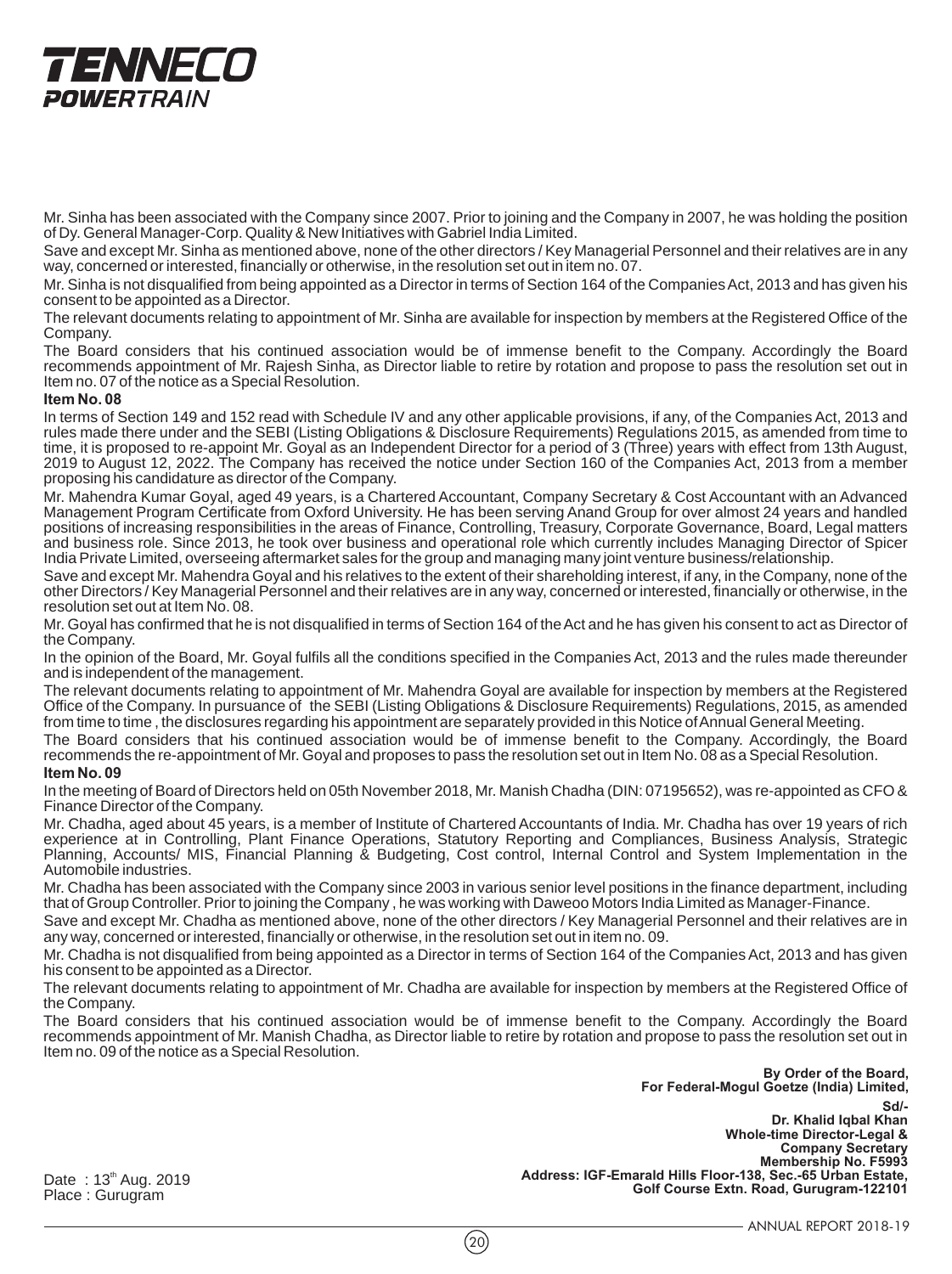

| <b>Name of Director</b>                                                                               | Mr. Rajesh Sinha<br>01st January 2016<br>49 yrs (Approx.)<br>Mr. Rajesh Sinha has over 23 years of rich experience at senior level<br>positions in Production, IR Management, Quality Assurance, VA& VE,<br>Technical Services, Project Execution in the Automobile industries.<br>Mr. Sinha has been associated with the Company since 2007. Prior to<br>joining the Company in 2007, he was holding the position of Dy. General<br>Manager-Corp. Quality & New Initiatives with Gabriel India Limited.                                                                                                                         |  |  |
|-------------------------------------------------------------------------------------------------------|----------------------------------------------------------------------------------------------------------------------------------------------------------------------------------------------------------------------------------------------------------------------------------------------------------------------------------------------------------------------------------------------------------------------------------------------------------------------------------------------------------------------------------------------------------------------------------------------------------------------------------|--|--|
| <b>Original Date of Appointment</b>                                                                   |                                                                                                                                                                                                                                                                                                                                                                                                                                                                                                                                                                                                                                  |  |  |
| Age                                                                                                   |                                                                                                                                                                                                                                                                                                                                                                                                                                                                                                                                                                                                                                  |  |  |
| <b>Expertise in specific functional areas</b>                                                         |                                                                                                                                                                                                                                                                                                                                                                                                                                                                                                                                                                                                                                  |  |  |
| <b>Qualifications</b>                                                                                 | Mr. Sinha has done Bachelor of Engineering in Mechanical from Bhilai<br>Institute of Technology, Bhilai and Master of Business Administration in<br>Operations from IMT, Ghaziabad.<br>1. Federal-Mogul TPR (India) Limited<br><b>Anand I-Power Limited</b>                                                                                                                                                                                                                                                                                                                                                                      |  |  |
| Directorships held in other companies                                                                 |                                                                                                                                                                                                                                                                                                                                                                                                                                                                                                                                                                                                                                  |  |  |
| (excluding foreign companies)<br>Committee position held in other companies                           | 2.<br>Nil<br>03<br>Nil                                                                                                                                                                                                                                                                                                                                                                                                                                                                                                                                                                                                           |  |  |
|                                                                                                       |                                                                                                                                                                                                                                                                                                                                                                                                                                                                                                                                                                                                                                  |  |  |
| No. of Board meetings attended during the year<br>No. of shares held                                  |                                                                                                                                                                                                                                                                                                                                                                                                                                                                                                                                                                                                                                  |  |  |
| <b>Name of Director</b><br><b>Original Date of Appointment</b><br>Age<br><b>Expertise in specific</b> | Mr. Manish Chadha<br>05 <sup>th</sup> February 2016<br>45 yrs.<br>Mr. Manish Chadha has over 19 years of rich experience in Controlling,<br>Plant Finance Operations, Statutory Reporting and Compliances,<br>Business Analysis, Strategic Planning, Accounts/ MIS, Financial Planning<br>& Budgeting, Cost control, Internal Control and System Implementation in<br>the Automobile industries.<br>Mr. Chadha has been associated with the Company since 2003 in various<br>senior level positions in the finance department, including that of Group<br>Controller of Motorparts business of the Company. Prior to joining the |  |  |
|                                                                                                       | Company, he was working with Daweoo Motors India Limited as Manager-<br>Finance.                                                                                                                                                                                                                                                                                                                                                                                                                                                                                                                                                 |  |  |
| <b>Qualifications</b>                                                                                 | Chartered Accountant from the Institute of Chartered Accountants of India<br>(ICAI).                                                                                                                                                                                                                                                                                                                                                                                                                                                                                                                                             |  |  |
| Directorships held in other companies<br>(excluding foreign companies)                                | 1. Federal-Mogul TPR (India) Limited<br>2. Federal-Mogul Anand Bearings India Limited<br>3. Federal-Mogul Anand Sealings India Limited                                                                                                                                                                                                                                                                                                                                                                                                                                                                                           |  |  |
| <b>Committee position held in other companies</b>                                                     | Federal-Mogul Anand Bearing India Limited<br>1.<br>Audit Committee, Member<br>Corporate Social Responsibility Committee, Member<br>Stakeholders' Relationship Committee, Member<br>$\overline{\phantom{a}}$<br>Federal-Mogul Anand Sealing India Limited<br>2.                                                                                                                                                                                                                                                                                                                                                                   |  |  |
|                                                                                                       | Audit Committee, Member                                                                                                                                                                                                                                                                                                                                                                                                                                                                                                                                                                                                          |  |  |
| No. of Board meetings attended during the year                                                        | 06                                                                                                                                                                                                                                                                                                                                                                                                                                                                                                                                                                                                                               |  |  |

 $(2)$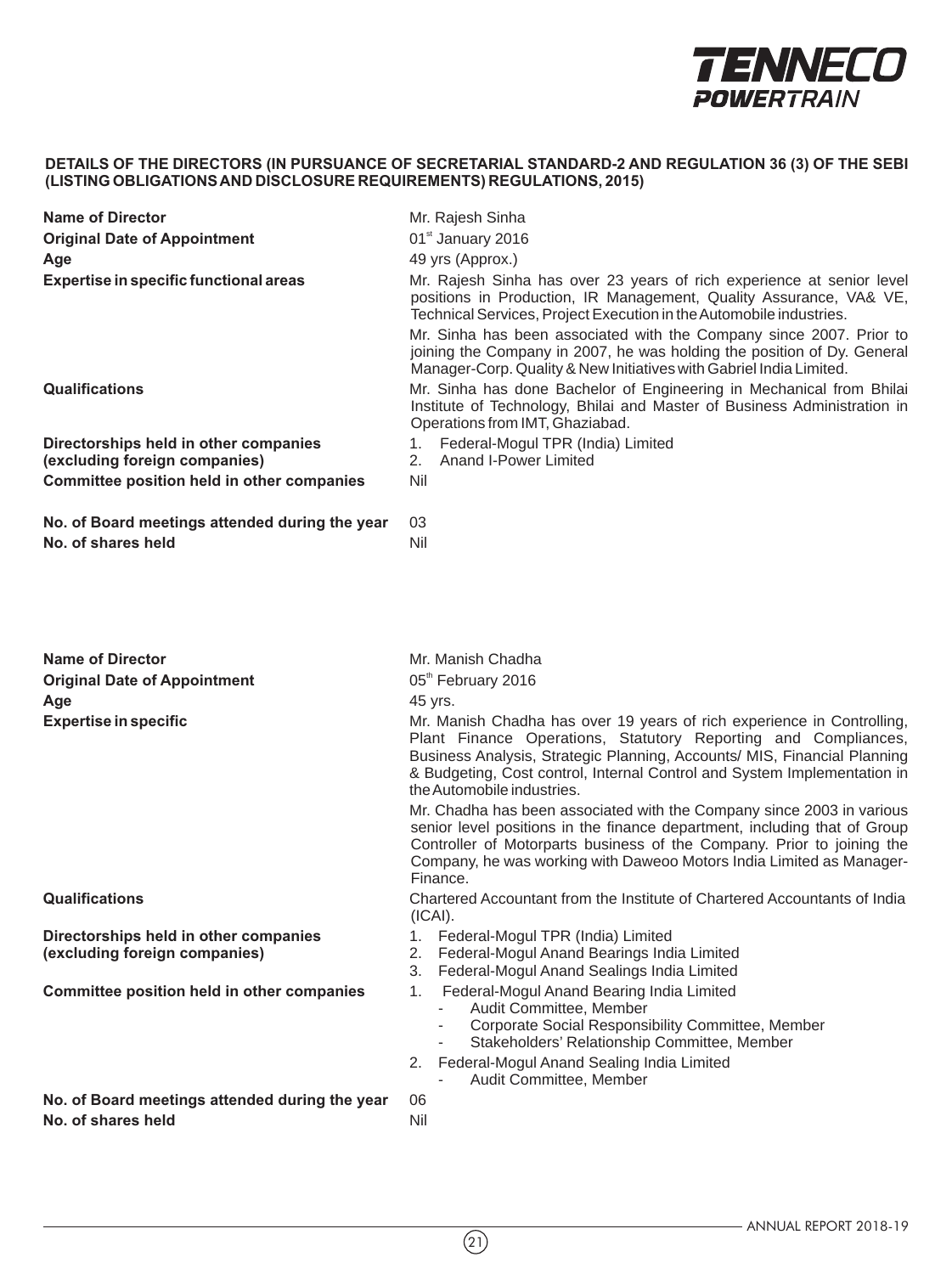

| <b>Name of Director</b>                           | Mr. Mahendra Kumar Goyal                                                                                                                                                                                                                                                                                                                                                                                                                                                                                |
|---------------------------------------------------|---------------------------------------------------------------------------------------------------------------------------------------------------------------------------------------------------------------------------------------------------------------------------------------------------------------------------------------------------------------------------------------------------------------------------------------------------------------------------------------------------------|
| <b>Original Date of Appointment</b>               | 13 <sup>th</sup> August, 2014                                                                                                                                                                                                                                                                                                                                                                                                                                                                           |
| Age                                               | 50 yrs (Approx.)                                                                                                                                                                                                                                                                                                                                                                                                                                                                                        |
| <b>Expertise in specific functional areas</b>     | Mr. Mahendra Kumar Goyal has been serving Anand Group for over almost<br>24 years and handled positions of increasing responsibilities in the areas of<br>Finance, Controlling, Treasury, Corporate Governance, Board, Legal<br>matters and business role. Since 2013, he took over business and<br>operational role which currently includes Managing Director of Spicer India<br>Private Limited, overseeing aftermarket sales for the group and managing<br>many joint venture business/relationship |
| Qualifications                                    | Chartered Accountant, Company Secretary, Cost and Management<br>Accountant and Advance Management Program Certificate from Oxford<br>University.                                                                                                                                                                                                                                                                                                                                                        |
| Directorships held in other companies             | Federal-Mogul Anand Sealings India Limited<br>1.                                                                                                                                                                                                                                                                                                                                                                                                                                                        |
| (excluding foreign companies)                     | 2.<br>Victor Gaskets India Limited                                                                                                                                                                                                                                                                                                                                                                                                                                                                      |
|                                                   | 3.<br>Federal-Mogul Anand Bearings India Limited                                                                                                                                                                                                                                                                                                                                                                                                                                                        |
|                                                   | <b>Anand I-Power Limited</b><br>4.                                                                                                                                                                                                                                                                                                                                                                                                                                                                      |
|                                                   | 5.<br>Valeo Friction Materials India Private Limited                                                                                                                                                                                                                                                                                                                                                                                                                                                    |
|                                                   | Spicer India Private Limited<br>6.                                                                                                                                                                                                                                                                                                                                                                                                                                                                      |
| <b>Committee position held in other companies</b> | <b>Federal-Mogul Anand Sealings India Limited</b><br>1.<br>Audit Committee, Chairman<br>Stakeholders' Relationship Committee, Chairman<br>$\overline{\phantom{a}}$                                                                                                                                                                                                                                                                                                                                      |
|                                                   | 2. Victor Gaskets India Limited<br>Audit Committee, Member<br>$\blacksquare$<br>Stakeholders' Relationship Committee, Member<br>$\overline{\phantom{a}}$<br>Corporate Social Responsibility Committee, Chairman<br>$\overline{\phantom{a}}$                                                                                                                                                                                                                                                             |
|                                                   | <b>Federal-Mogul Anand Bearings India Limited</b><br>3.<br>Audit Committee, Chairman<br>$\overline{\phantom{a}}$<br>Stakeholder Relationship Committee, Member<br>$\sim$<br>Corporate Social Responsibility Committee, Member<br>$\overline{\phantom{a}}$                                                                                                                                                                                                                                               |
|                                                   | 4. Anand I-Power Limited:<br>Audit Committee, Chairman<br>Stakeholder Relationship Committee, Member<br>$\blacksquare$<br>Nomination & Remuneration Committee, Member<br>$\overline{\phantom{a}}$                                                                                                                                                                                                                                                                                                       |
|                                                   | Valeo Friction Materials India Private Limited<br>5.<br>Audit Committee, Chairman<br>Corporate Social Responsibility Committee, Chairman<br>$\overline{\phantom{a}}$                                                                                                                                                                                                                                                                                                                                    |
| No. of Board meetings attended during the year    | 03                                                                                                                                                                                                                                                                                                                                                                                                                                                                                                      |
| No. of shares held                                | Nil                                                                                                                                                                                                                                                                                                                                                                                                                                                                                                     |

 $(22)$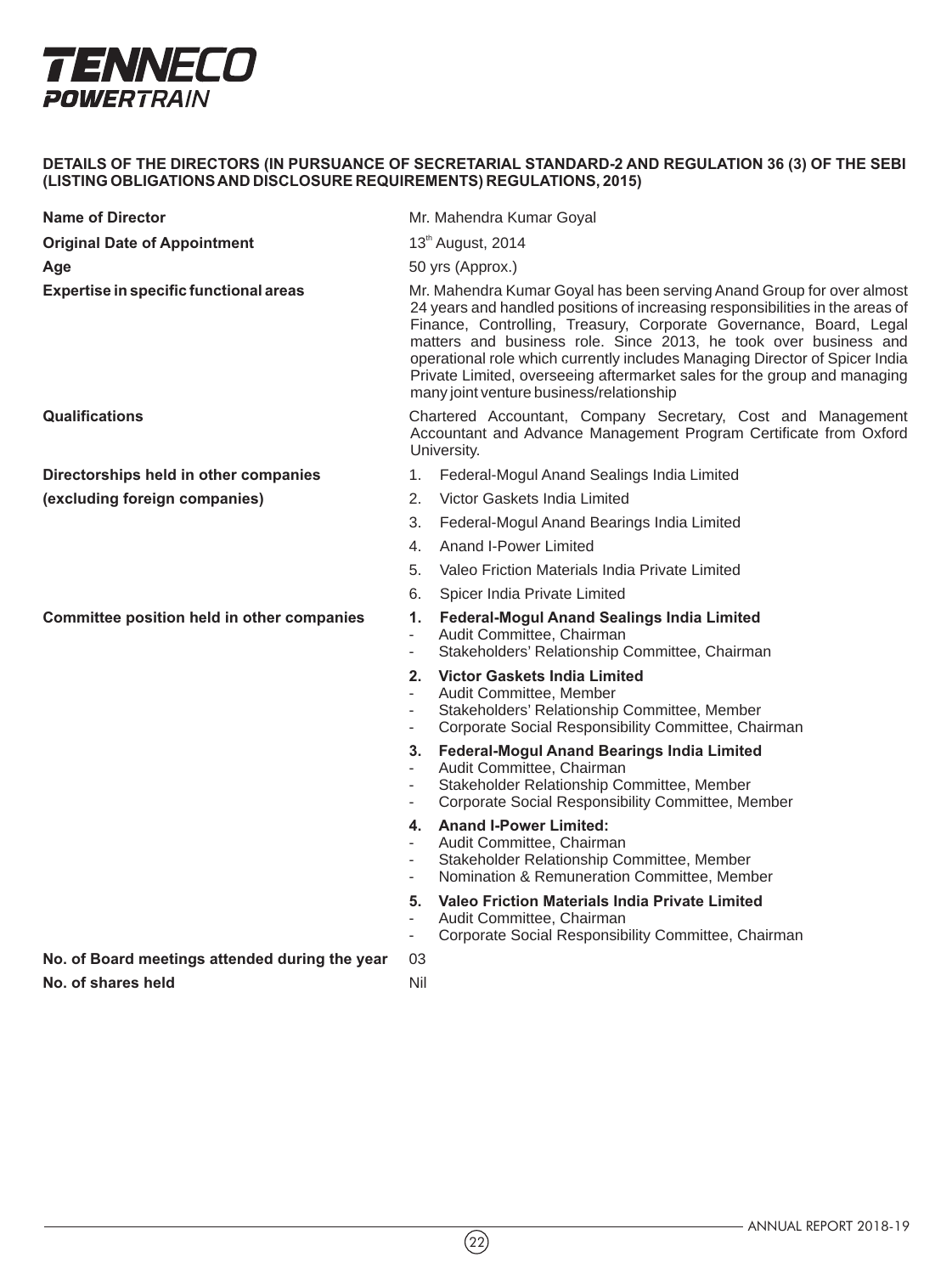

| <b>Name of Director</b>                                                | Ms. Nalini Jolly<br>13th August 2019<br>52 Years                                                                                                                                                                                                                                                                                                                                                                                                                                                                                                                                                                              |  |
|------------------------------------------------------------------------|-------------------------------------------------------------------------------------------------------------------------------------------------------------------------------------------------------------------------------------------------------------------------------------------------------------------------------------------------------------------------------------------------------------------------------------------------------------------------------------------------------------------------------------------------------------------------------------------------------------------------------|--|
| <b>Original Date of Appointment</b>                                    |                                                                                                                                                                                                                                                                                                                                                                                                                                                                                                                                                                                                                               |  |
| Age                                                                    |                                                                                                                                                                                                                                                                                                                                                                                                                                                                                                                                                                                                                               |  |
| Expertise in specific functional areas                                 | Ms. Nalini Jolly has worked in reputed organisations for over almost 20 years<br>and has handled positions of increasing responsibilities in the areas of<br>Strategy & Resource Planning, Sales & Business Development, Supply<br>Chain Management, Training & Monitoring, Service Branding & Marketing,<br>Technical Support operations.                                                                                                                                                                                                                                                                                    |  |
| <b>Qualifications</b>                                                  | B. Com (Honours from Jesus and Mary College, Delhi University and PGDM<br>from IMT Ghaziabad.                                                                                                                                                                                                                                                                                                                                                                                                                                                                                                                                 |  |
| Directorships held in other companies<br>(excluding foreign companies) | Nil                                                                                                                                                                                                                                                                                                                                                                                                                                                                                                                                                                                                                           |  |
| Committee position held in other companies                             | Nil                                                                                                                                                                                                                                                                                                                                                                                                                                                                                                                                                                                                                           |  |
| No. of Board meetings attended during the year                         | Nil                                                                                                                                                                                                                                                                                                                                                                                                                                                                                                                                                                                                                           |  |
| No. of shares held                                                     | Nil                                                                                                                                                                                                                                                                                                                                                                                                                                                                                                                                                                                                                           |  |
|                                                                        |                                                                                                                                                                                                                                                                                                                                                                                                                                                                                                                                                                                                                               |  |
| Name of Director                                                       | Mr. Vinod Kumar Hans                                                                                                                                                                                                                                                                                                                                                                                                                                                                                                                                                                                                          |  |
| <b>Original Date of Appointment</b>                                    | 01st January 2016                                                                                                                                                                                                                                                                                                                                                                                                                                                                                                                                                                                                             |  |
| Age                                                                    | 53 yrs (Approx.)                                                                                                                                                                                                                                                                                                                                                                                                                                                                                                                                                                                                              |  |
| Expertise in specific functional areas                                 | Mr. Vinod Kumar Hans, is a Graduate in Mechanical Engineering from REC<br>Allahabad and Post Graduate in Business Management from Birla Institute of<br>Management Technology, New Delhi. He has also undertaken one-year<br>leadership and Executive Management Development program with University<br>of Cranefield UK and Cedep, University of Insead, France respectively. Mr.<br>Hans has 32 years of rich experience at various positions in the field of Sales,<br>Engineering and Program Management for OE customers, Aftermarket,<br>Corporate Projects, Product Development and Business Process<br>Restructuring. |  |
|                                                                        | Mr. Hans has been associated with the Company since July, 2008. Before<br>being elevated as Managing Director of the Company he was holding the<br>position of Director-Sales. Prior to joining the Company, he was Head of<br>Customer Relation Management in GKN Driveline India Limited and<br>responsible for Sales, Engineering and Performance Management for all OE<br>customers, aftermarket and exports from India.                                                                                                                                                                                                  |  |
| <b>Qualifications</b>                                                  | Graduation in Mechanical Engineering from REC Allahabad and post<br>graduation in Business Management from Birla Institute of Management<br>Technology, New Delhi. He has also undertaken one-year leadership and<br>Executive Management Development program with University of Cranefield<br>UK and Cedep, University of Insead, France respectively.                                                                                                                                                                                                                                                                       |  |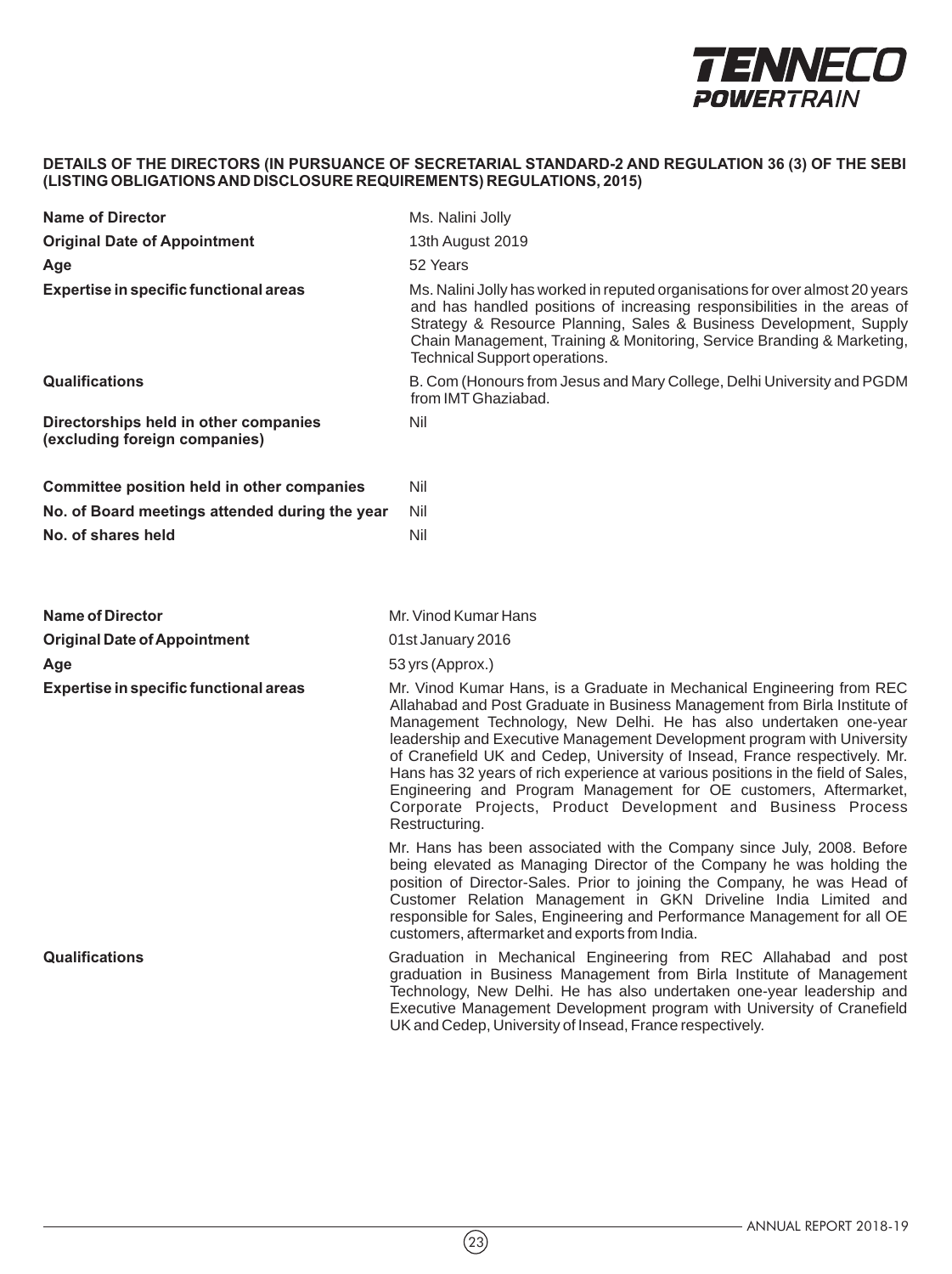

**Directorships held in other companies** 1. Federal-Mogul Ignition Products India Limited<br>
(excluding foreign companies) 2. Federal-Mogul TPR (India) Limited

- 
- **(excluding foreign companies)** 2. Federal-Mogul TPR (India) Limited
- 3. Federal-Mogul Anand Sealings India Limited
- 4. Federal-Mogul Anand Bearings India Limited

**Committee position held in other companies 1. Federal-Mogul TPR (India) Limited**

- Corporate Social Responsibility Committee, Chairman

# **2. Federal-Mogul Anand Bearings India Limited**

- Audit Committee, Member
- Stakeholder Relationship Committee, Chairman
- Corporate Social Responsibility Committee, Chairman

#### **3. Federal-Mogul Ignition Products India Limited :**

- Audit Committee, Chairman
- Nomination & Remuneration Committee, Member
- Corporate Social Responsibility Committee, Chairman

#### **4. Federal-Mogul Anand Sealings India Limited**

- Audit Committee, Member
- Stakeholder Relationship Committee, Member
- Share Transfer Committee, Member

**No. of Board meetings attended during the year** 06 **No. of shares held** Nil

> **Sd/- Dr. Khalid Iqbal Khan Whole-time Director-Legal & Company Secretary Membership No. F5993 Address: IGF-Emarald Hills Floor-138, Sec.-65 Urban Estate, Golf Course Extn. Road, Gurugram-122101 By Order of the Board, For Federal-Mogul Goetze (India) Limited,**

Date: 13<sup>th</sup> Aug 2019 Place : Gurugram